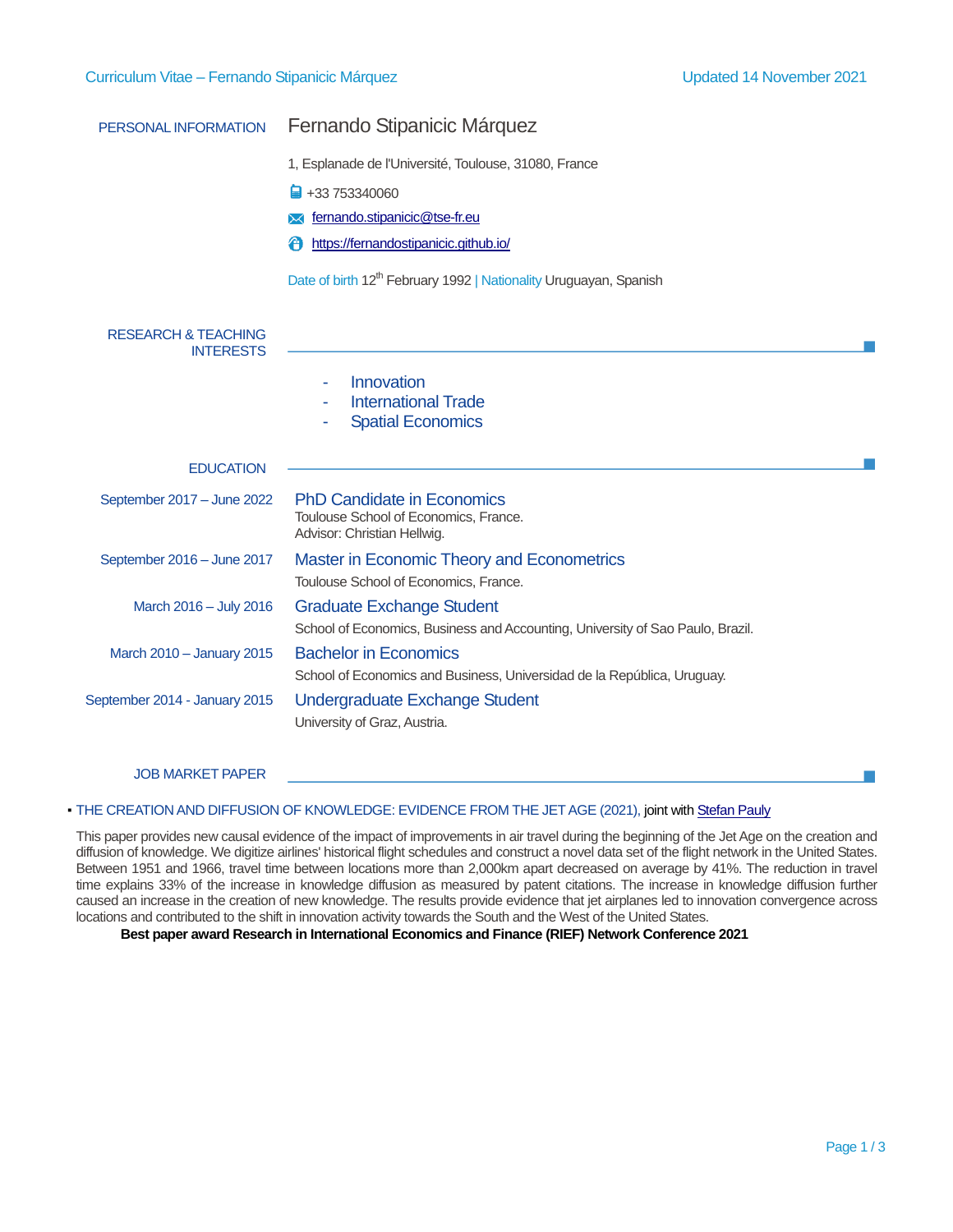#### OTHER RESEARCH

### **• HIGH-SPEED TRAINS AND THE GEOGRAPHY OF INNOVATION: EVIDENCE FROM FRANCE (2021), joint with Gabrielle Gambuli**

We study the effect of high speed trains on the spatial distribution of innovation, research collaboration, firms' organization and inventors' mobility. We use French micro data of firms, matched employer-employee information and patent data. We construct a dataset of city-tocity travel time by train in France covering the period 1980-2020. We exploit the rollout of high speed trains to provide causal evidence. Preliminary results show that a decrease in travel time led to an increase in collaboration between inventors located in different departments.

### ▪ RAILROADS AND INNOVATION: EVIDENCE FROM 19TH CENTURY US (2019), joint with [Stefan Pauly](https://stefanpauly.net/)

We study the impact of the expansion of US railroads in the late 19th century on patenting activity. We combine historical data on patents and the railroad network. We find that once a county is better connected to other counties with high patenting activity, patenting in that county goes up, controlling for increased market access. This effect is stronger if innovation in the connected counties is complementary, calculated as the technological proximity in an input-output matrix of patent citations. We derive a model based on the framework in Eaton and Kortum (2002) that rationalizes these findings.

## **. INNOVATION RESPONSE TO EXPORT DEMAND: MULTI-COUNTRY EVIDENCE (2018)**

This paper studies empirically the impact of foreign demand on domestic innovation. I use multi-country multi-product data on patents and international trade for the period 1995-2010. I construct a measure of foreign demand for each product and country, and relate it to changes in patenting within that country. The results are in line with the theoretical predictions of Aghion et al. (2018) where initially more productive exporters increase the innovation effort as response to an exogenous increase in demand.

| <b>WORK &amp; TEACHING</b><br><b>EXPERIENCE</b> |                                                                                                                                                                                                                                                                                                                                                                                                                   |
|-------------------------------------------------|-------------------------------------------------------------------------------------------------------------------------------------------------------------------------------------------------------------------------------------------------------------------------------------------------------------------------------------------------------------------------------------------------------------------|
| June 2021 - August 2021                         | PhD Intern at International Monetary Fund<br>Research Department. Project: Impact of transport infrastructure improvements on international<br>trade of Colombian firms. Supervisors: Camila Casas and Masha Brussevich.                                                                                                                                                                                          |
| October 2020 - April 2021                       | Visiting Researcher at World Trade Organization<br>Research internship. Mentors: Stela Rubinova and Victor Stolzenburg.                                                                                                                                                                                                                                                                                           |
| January 2020 - December 2020                    | <b>Teaching Assistant – Macroeconomics</b><br>Macroeconomics (Phd level). Professor: Fabrice Collard and Christian Hellwig.<br>Macroeconomics (graduate). Professor: Tiziana Assenza and Nicolas Werquin.                                                                                                                                                                                                         |
| $2017 - 2020$                                   | <b>Research Assistant</b><br>October 2019 – April 2020. For Professors Thomas Chaney and Johannes Boehm. Sciences Po<br>Paris, France. Task: data analysis, processing of big data sets.<br>August 2017. For professors Bruno Jullien and Alessandro Pavan. Task: approximate solution of<br>a set of simultaneous non-linear equations using quasi-Monte Carlo methods. Toulouse School<br>of Economics, France. |
| May 2014 - April 2016                           | Consultant for the Inter-American Development Bank                                                                                                                                                                                                                                                                                                                                                                |
|                                                 | Located at the Central Bank of Uruguay www.bcu.gub.uy                                                                                                                                                                                                                                                                                                                                                             |
|                                                 | Statistics / Department of National Accounts. Tasks: update of Base Year in National Accounts,<br>Estimation of Investment in Energy, R&D and Real Estate sectors, analysis of Current Account<br>and Balance of Trade at the sector level, design and performance of surveys, elaboration of<br>reports.                                                                                                         |
| <b>SKILLS</b>                                   |                                                                                                                                                                                                                                                                                                                                                                                                                   |
|                                                 | - Spanish (native), English (fluent), Portuguese (fluent), French (intermediate)                                                                                                                                                                                                                                                                                                                                  |

- R, Python, Matlab, Stata, Microsoft office, Latex